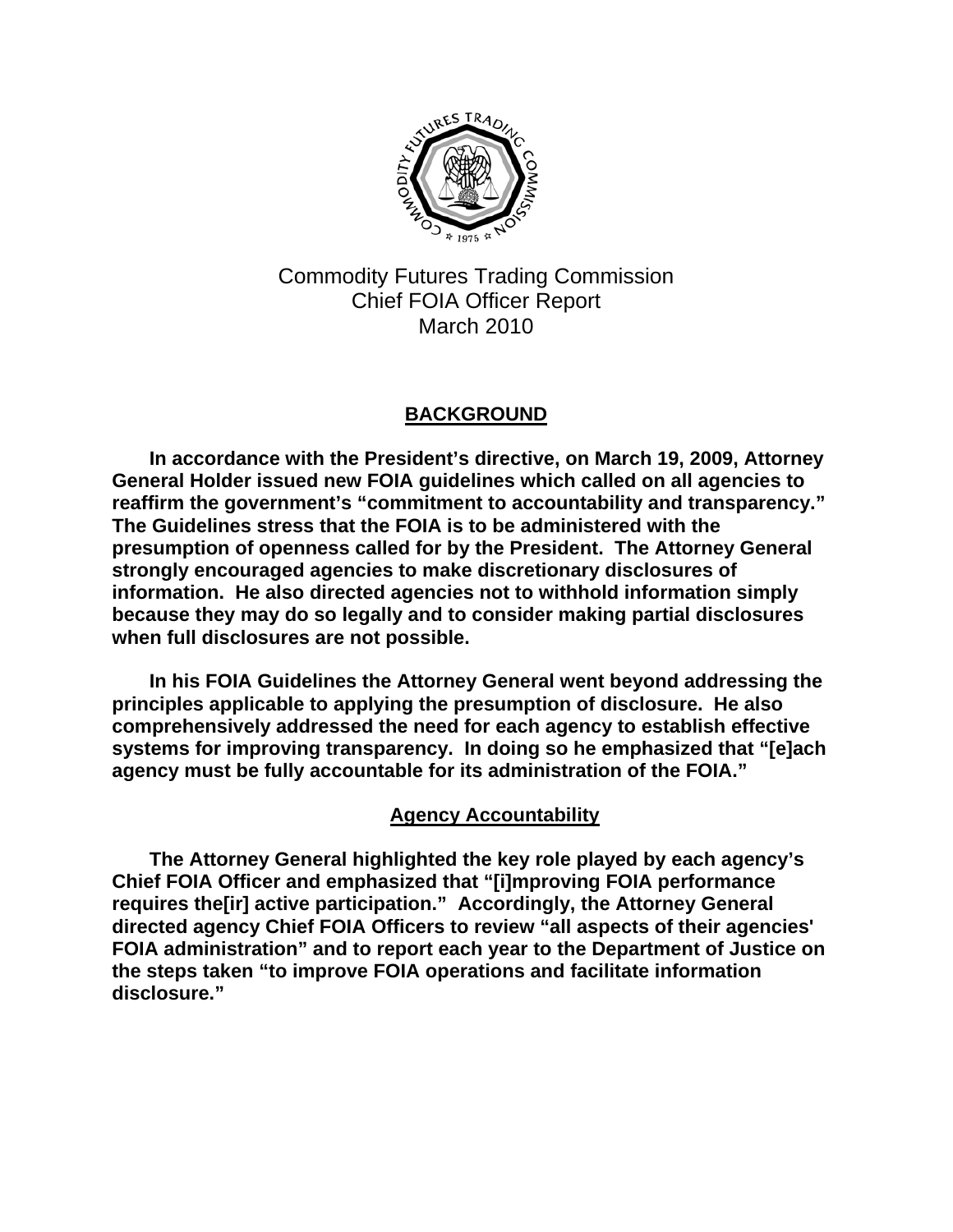#### **I. Steps Taken to Apply the Presumption of Openness**

**The guiding principle underlying the President's FOIA Memorandum and the Attorney General's FOIA Guidelines is the presumption of openness.** 

**1. Describe below the steps your agency has taken to ensure that that presumption is being applied to all decisions involving the FOIA. This section should include a discussion of the range of steps taken by your agency to apply this presumption, from publicizing the President's FOIA Memorandum and Attorney General's FOIA Guidelines and providing training on them, to implementing the presumption in response to FOIA requests and administrative appeals, with examples or statistics illustrating your agency's action in making discretionary releases of records or partial releases when full disclosure is not possible.** 

The Commodity Futures Trading Commission ("CFTC") took the following steps to fully implement the presumption of openness:

- Held a meeting of FOIA compliance staff within the Office of General Counsel ("OGC") to assure familiarity with the President's FOIA Memorandum ("Memorandum") and Attorney General's FOIA Guidelines ("Guidelines").
- Conducted training on the Memorandum and Guidelines for FOIA Liaisons throughout CFTC headquarters. The training also was offered to all Office of General Counsel ("OGC") attorneys.
- Made a discretionary release of drafts of an economic research report covered by Exemption 5 to a media requester. (CFTC FOIA No. 10-0013)
- Redacted correspondence and emails covered by Exemptions 4, 7(A) and 7(C) rather than withholding the documents in their entirety. (CFTC FOIA No. 10-0029)
- Made a partial release of portions of the Division of Enforcement's handbook rather than reflexively withholding the entire document as law enforcement material. (CFTC FOIA No. 09-0039)

## **2. Report whether your agency shows an increase in the number of requests where records have been released in full or where records have been released in part when compared with those numbers in the previous year's Annual FOIA Report.**

The CFTC has not had an increase in the number of requests where records have been released in full or where records have been released in part. In FY 2009, the CFTC made 62 full releases, 30 partial releases and issued 22 full denials. This occurred in a year in which 199 FOIA requests were received and 200 processed. The remaining requests processed were withdrawn or there were no responsive records.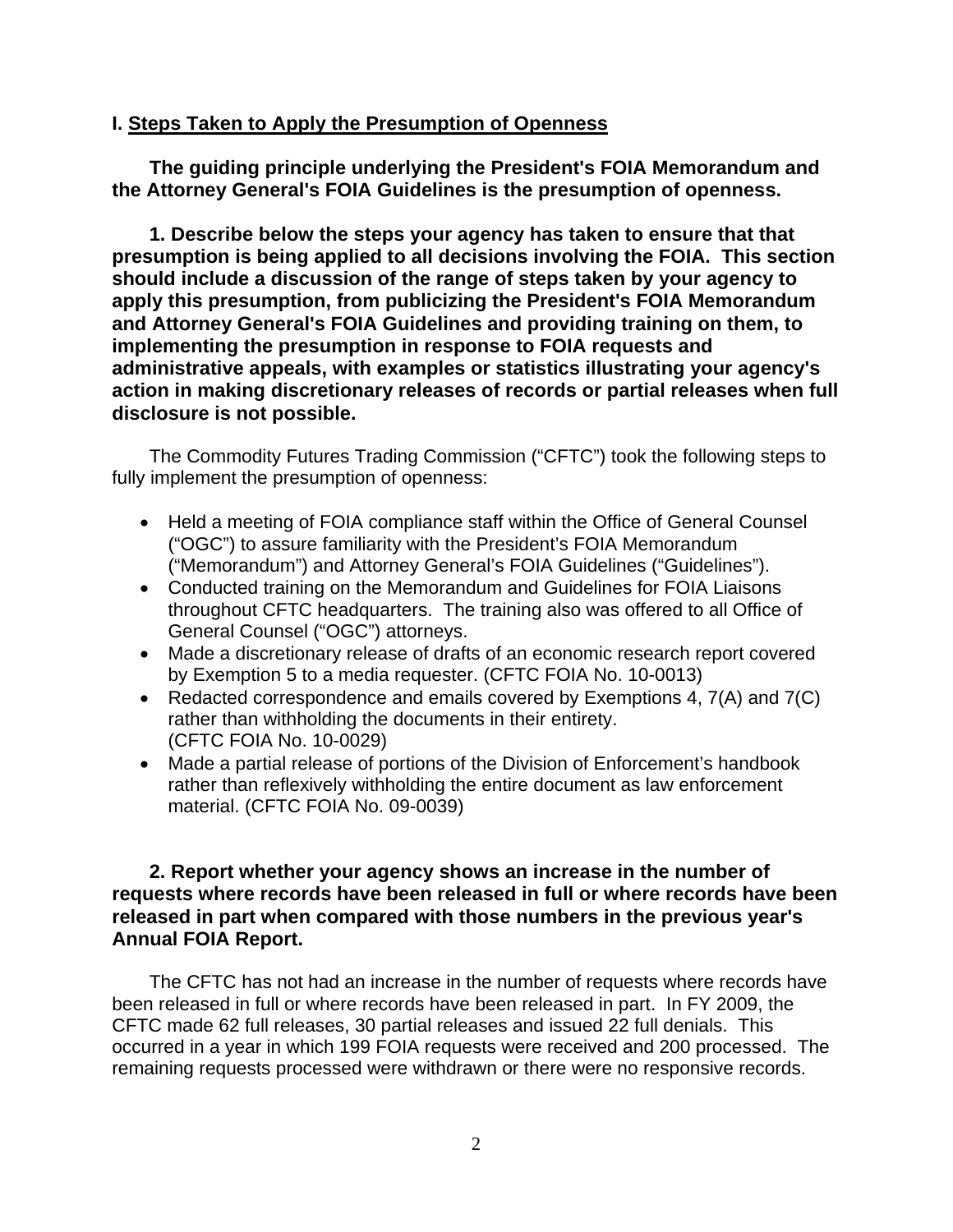In FY 2008, the CFTC made 63 full releases, 28 partial releases and issued 12 denials based on exemptions. This occurred in a year in which 147 FOIA requests were received and 151 processed. The remaining requests processed were denied based on reasons other than exemptions, e.g., there were no responsive records, the request was withdrawn, etc.

### **II. Steps Taken to Ensure that Your Agency has an Effective System for Responding to Requests**

**As the Attorney General emphasized in his FOIA Guidelines, "[a]pplication of the proper disclosure standard is only one part of ensuring transparency. Open government requires not just a presumption of disclosure, but also an effective system for responding to FOIA requests." Describe here the steps your agency has taken to ensure that your system for responding to requests is effective and efficient. This section should include a discussion of how your agency has addressed the key roles played by the broad spectrum of agency personnel who work with FOIA professionals in responding to requests, including, in particular, steps taken to ensure that FOIA professionals have sufficient IT support.** 

The CFTC is in the process of acquiring FOIAXpress, a Department of Justicecompliant FOIA tracking system. The FOIA contract was awarded on March 9, 2010. This has been a goal of the FOIA program for several years. When installed, FOIAXpress is expected to increase substantially the program's overall efficiency. In particular, the time spent compiling annual FOIA reports is expected to decrease significantly. The new system will electronically store, retrieve, redact and print documents. Also, it will keep track of FOIA processing statistics and fees.

The FOIA program otherwise has excellent IT support within the confines of the CFTC's existing capabilities. For example, responsive documents comprising approximately one gigabyte of computer capacity were identified pursuant to a recent FOIA request, too large a volume for email transmission. CFTC's IT staff copied the documents to CDs for review by FOIA staff, which began a rolling production. The first tranche of documents were copied to a CD for the requester. IT copied material to disk within 24 hours of receiving the request.

The FOIA program's use of technology is discussed in more detail under Section IV below.

Initial compliance is staffed by the CFTC's FOIA Liaison, a baccalaureate paralegal specialist who is resident in OGC. The Liaison works closely with three OGC attorneys, including a Deputy General Counsel who serves as Chief FOIA Officer. The Liaison receives and documents incoming FOIA requests, and transmits them to the appropriate office or Division within the CFTC. The FOIA attorneys consult on various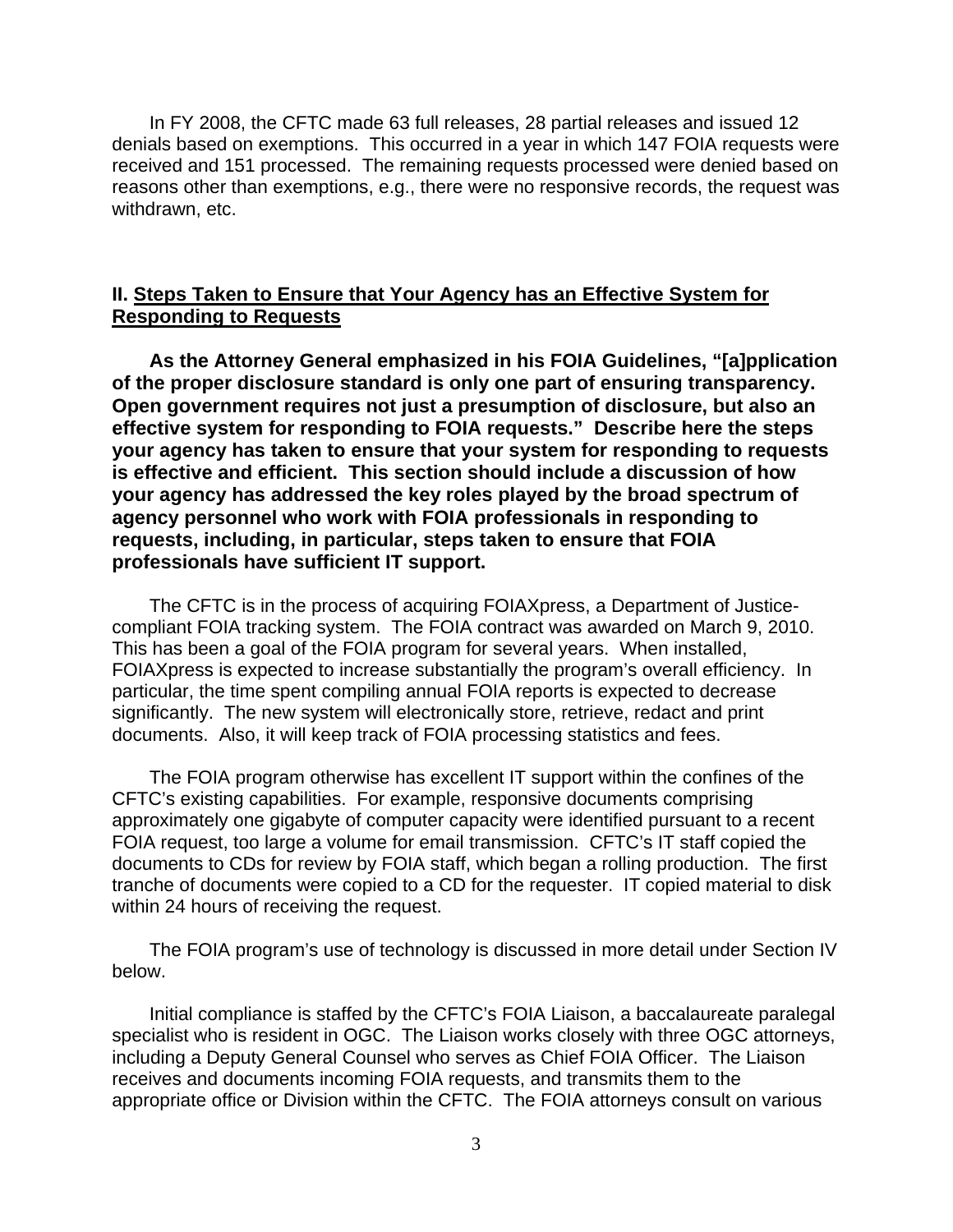legal issues that arise in connection with requests. In addition to consulting on substantive issues, FOIA attorneys work to assure thorough and timely responses.

Internal FOIA appeals are handled within a separate section of OGC under the management of a different Deputy General Counsel. A strict firewall is maintained on particular matters, but consultation takes place between the compliance and appeal staff on FOIA law generally.

#### **III. Steps Taken To Increase Proactive Disclosures**

 $\overline{a}$ 

**Both the President and Attorney General focused on the need for agencies to work proactively to post information online without waiting for individual requests to be received. Describe here the steps your agency has taken to increase the amount of material that is available on your agency website, including providing examples of proactive disclosures that have been made since issuance of the new FOIA Guidelines.** 

The most significant proactive disclosure of information is the *Disaggregated Commitments of Traders (COT) Report*, inaugurated in September 2009. COT reports are the most visited site on the CFTC's website: about half of all hits to cftc.gov are to COT reports.<sup>[1](#page-3-0)</sup> Historically, COT reports were issued with data presented in highly aggregated form. The disaggregated reports increase the transparency of market information by separating traders into four categories: Producer/Merchant/ Processor/User; Swap Dealers; Managed Money; and Other Reportables. Over the years, the CFTC has improved COT reports in several ways as part of its continuing effort to better inform the public about futures markets. COT reports have been freely available online since 1995. Work on presenting disaggregated COT reports began in 2008, before the Guidelines were issued. The first disaggregated report was posted on September 2009. In the three months after disaggregated reports became available, views of COT reports on the CFTC's website totaled 1.7 million, compared to 334,000 views during the three months preceding the availability of disaggregated reports. This proactive initiative is wholly within the spirit of the Guidelines.

In response to the Guidelines, the Liaison also advises agency employees to not reflexively withhold documents simply because an exemption may apply. As discussed above, in direct response to the Guidelines, the CFTC made a discretionary release of drafts of an economic research report covered by Exemption 5 to a media requester. (CFTC FOIA No. 10-0013); redacted correspondence and emails covered by

<span id="page-3-0"></span> $1$  Antecedents of the COT reports can be traced back to 1924, when the U.S. Department of Agriculture's Grain Futures Administration (predecessor to the USDA Commodity Exchange Authority, in turn the predecessor to the CFTC), published its first comprehensive annual report of hedging and speculation in regulated futures markets.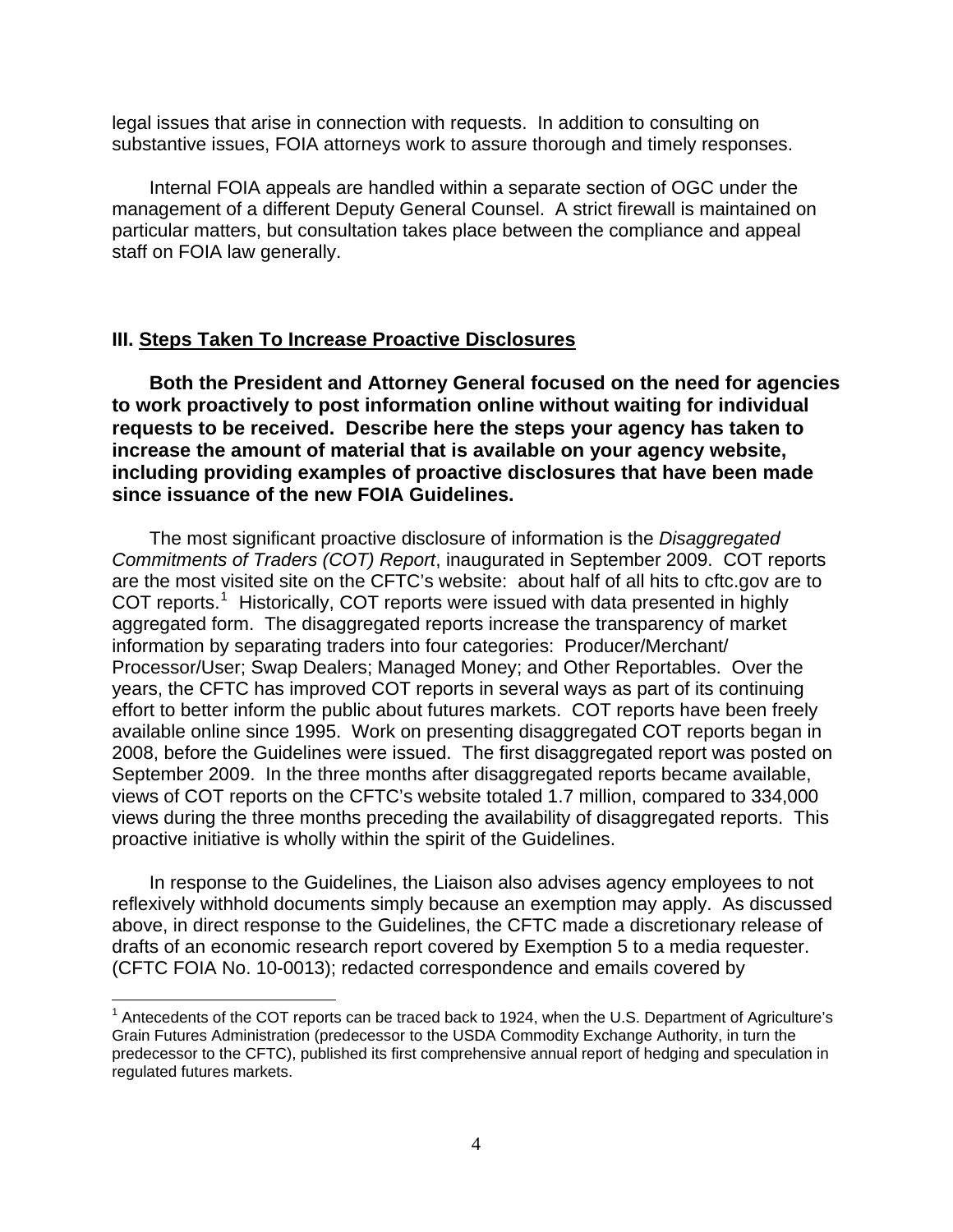Exemptions 4, 7(A) and 7(C) rather than withholding the documents in their entirety, (CFTC FOIA No. 10-0029); and made a partial release of portions of the Division of Enforcement's handbook rather than reflexively withholding the entire document as law enforcement material, (CFTC FOIA No. 09-0039).

CFTC FOIA staff met with each division within the CFTC to discuss the importance of transparency and asked the divisions to post more records and documents on the website to reduce the number of FOIA requests received.

The CFTC has underway a project to completely revamp its website, cftc.gov. A key element of the overhaul is an improved search engine, making available information easier to find.

# **IV. Steps Taken To Greater Utilize Technology**

**A key component of the President's Memorandum was the direction to "use modern technology to inform citizens about what is known and done by their Government." In addition to using the internet to make proactive disclosures, agencies should also be exploring ways to utilize technology in responding to requests. For this section of the Chief FOIA Officer Report, please answer the following questions:** 

#### **1. Does your agency currently receive requests electronically?**

Yes. Approximately 90 percent of requests are received electronically.

### **2. If not, what are the current impediments to your agency establishing a mechanism to receive requests electronically.**

Not Applicable.

#### **3. Does your agency track requests electronically?**

The CFTC tracks requests electronically to a limited extent. The Commission's internal FOIA tracking system is used only by the FOIA Compliance Office. The system allows staff to check the name of the requester, the subject of the request, and the dates that the request was received and that a response is due. However, the system does not provide information on the status of an open FOIA request.

### **4. If not, what are the current impediments to your agency utilizing a system to track requests electronically.**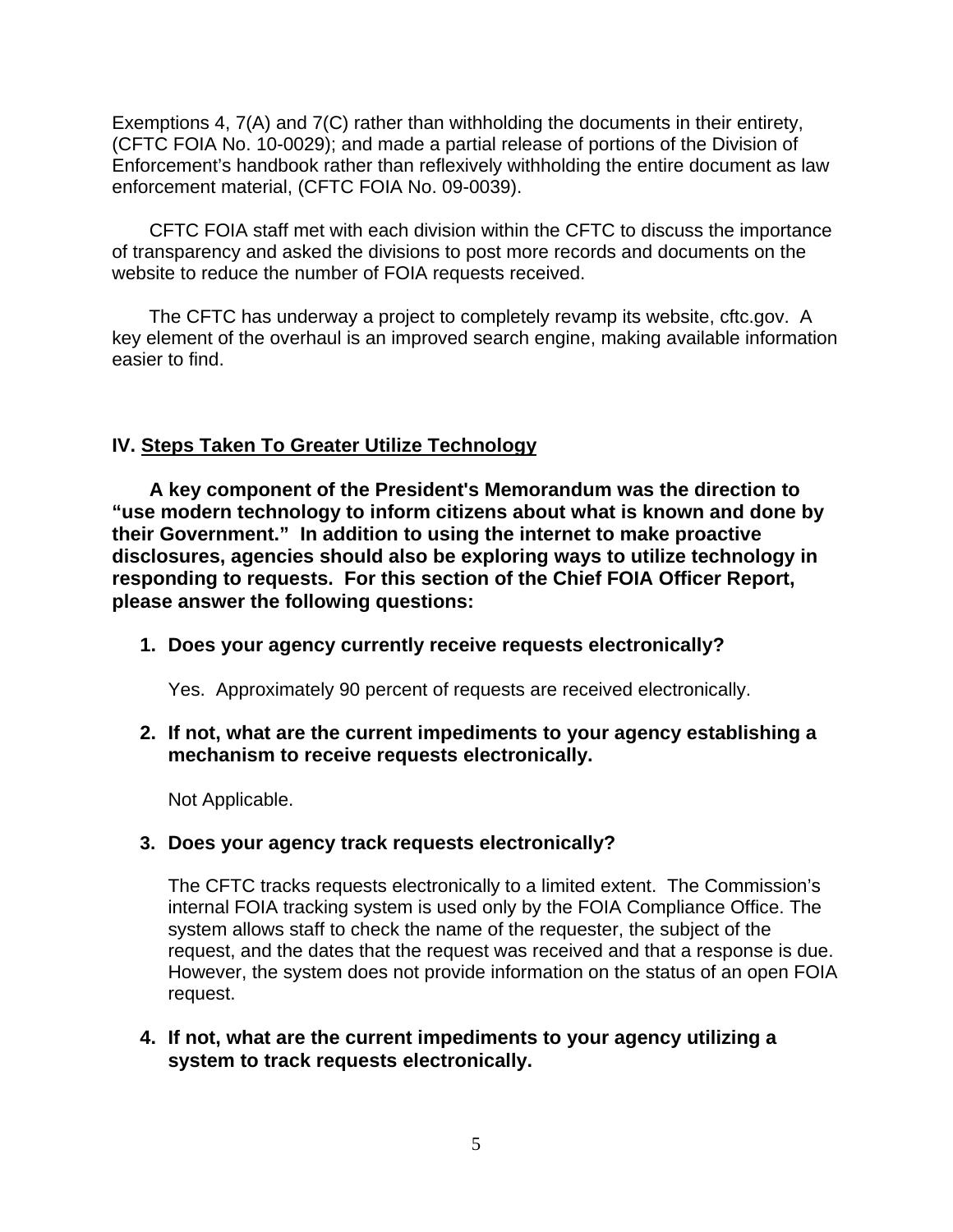As stated in section II, the CFTC is in the final stages of acquiring an electronic tracking system, FOIAXpress.

### **5. Does your agency use technology to process requests?**

Yes. Incoming requests are disseminated through the agency by email. Responsive documents may be received in paper or electronic form, depending on how they are maintained.

## **6. If not, what are the current impediments to your agency utilizing technology to process requests?**

Not Applicable.

## **7. Does your agency utilize technology to prepare your agency Annual FOIA Report?**

No. The Annual FOIA Report is completed in WORD, but statistics are compiled by hand.

## **8. If not, what are the current impediments to your agency utilizing technology in preparing your Annual FOIA Report?**

Currently, significant time is spent by staff to compile the annual report. When FOIAXpress is installed, the Report will be generated electronically.

### **V. Steps Taken to Reduce Backlogs and Improve Timeliness in Responding to Requests**

**Improving timeliness in responding to pending FOIA requests and reductions in backlogs is an ongoing agency effort. Both the President and the Attorney General emphasized the importance of improving timeliness in responding to requests. Section XII of your Annual FOIA Report includes figures that show your agency's backlog of pending requests and administrative appeals for the previous fiscal year and for this current fiscal year. Your Chief FOIA Officer Report should address the following elements.** 

**1. If you have a backlog, report here whether your backlog is decreasing. That reduction should be measured both in terms of the numbers of backlogged requests and administrative appeals that remain pending at the end of the fiscal year, and in terms of the age of those requests and appeals.**